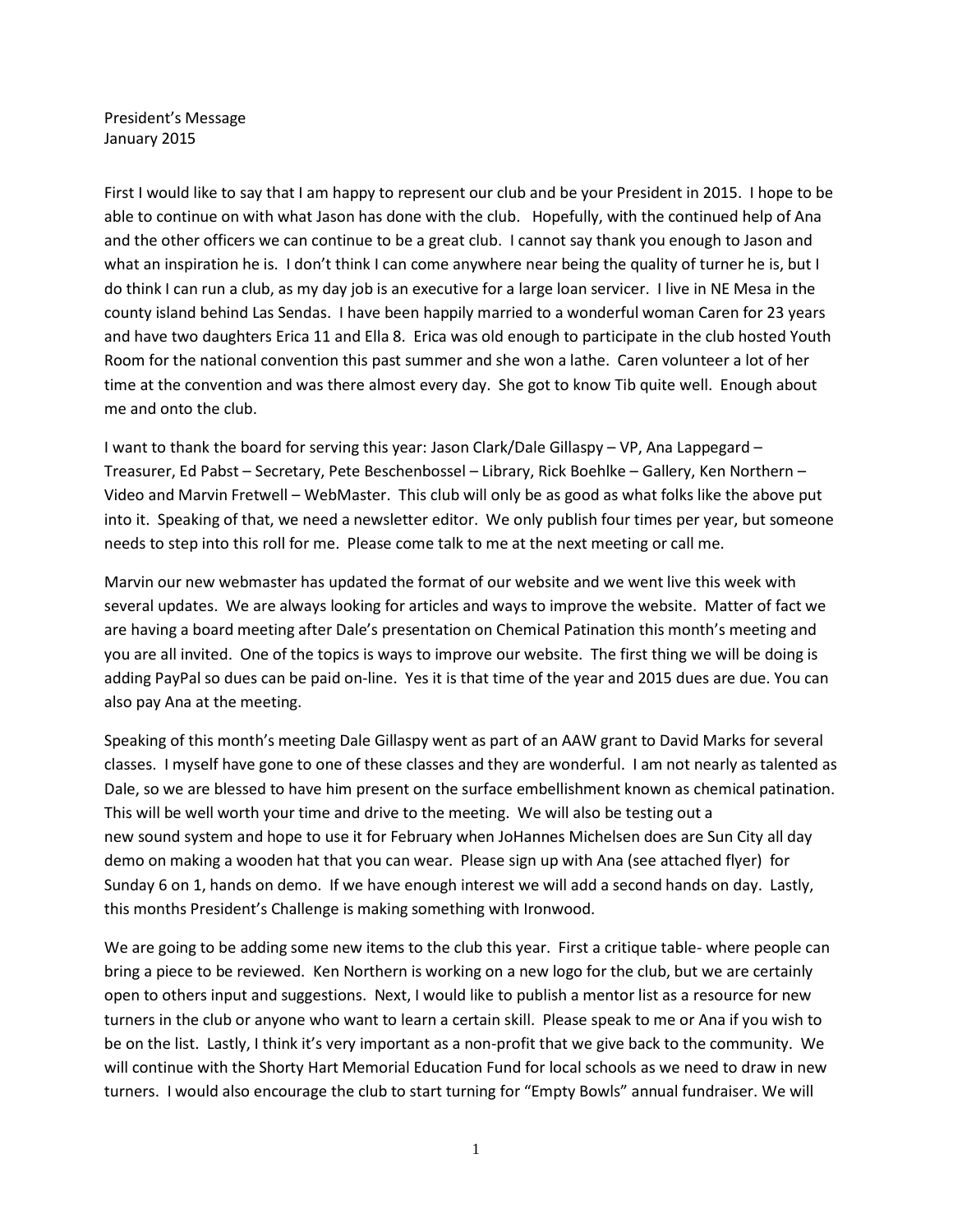track and publish a running total. Please think how you can give to the club and back to the community. We live in a great god given place in this beautiful desert.